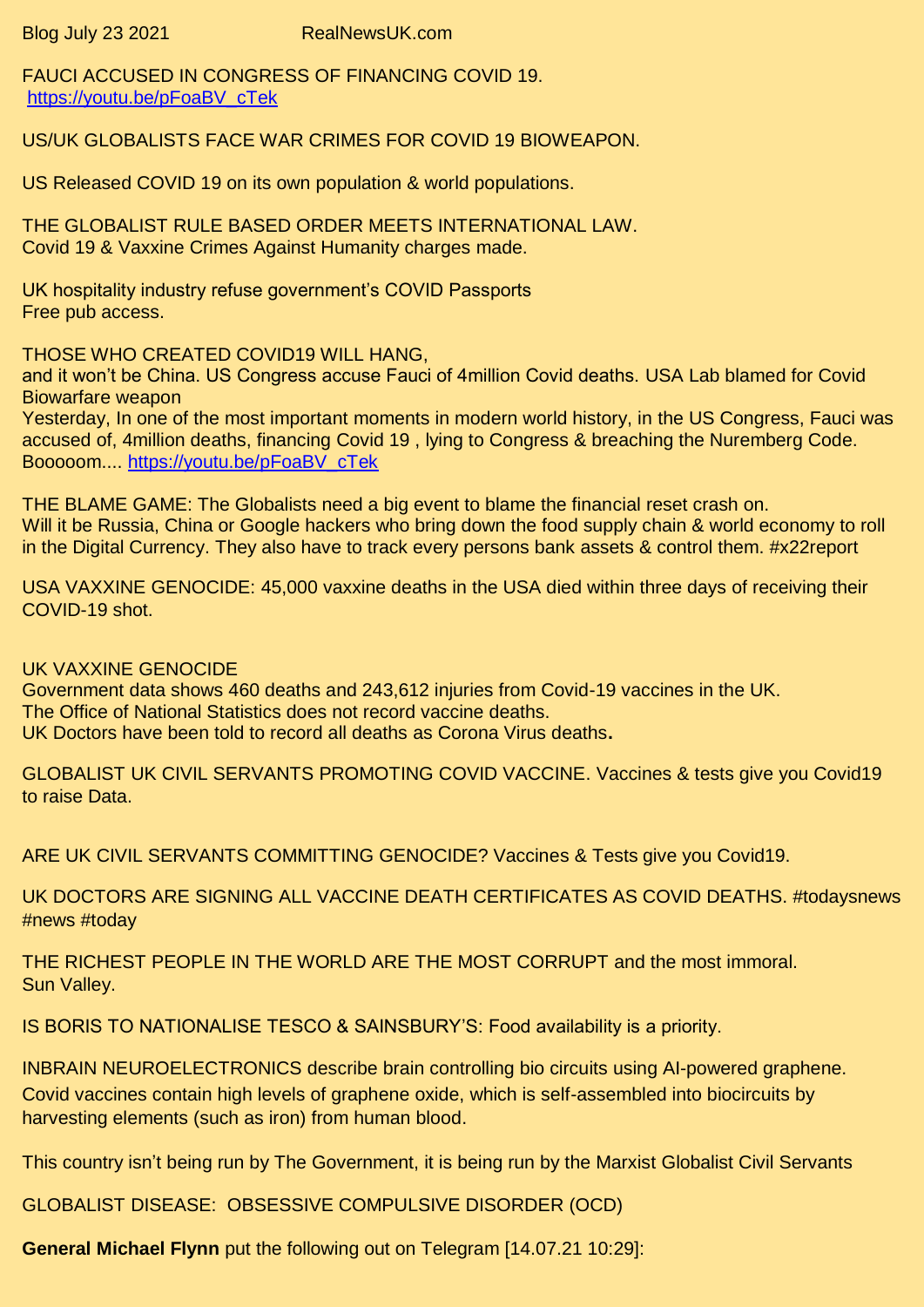"The future is so much brighter than people can imagine. Nothing about what we are going through is normal and the reason for that is this: We are on the precipice of a new era. This is why you are experiencing so many challenges, this is why you have been tested and trained. The cabal had nearly unchallenged authority before this generation. All that is changing and we aren't going back. Keep this in mind whenever you struggle. These birth pains are not in vain."

## THE CORPORATE SALE OF PUBLIC PROPERTY & LAND.

THE NATIONAL TRUST appears to be laundering property by acquiring Public Owned Land & property from The Land Registry and selling it off to corporations, investors & ancestral families. #laundering

WARNING TO ALL CORPORATE BREWERIES & RESTAURANTS. Enforcing the Digital Passport is a Crime Against Humanity. #vaxxines #5GRadiation #Track&Trace #Health Passport #DigitalPassport #Genocide.

WARNING TO SAINSBURYS & TESCO.

Assisting the, Covid Vaccination, Test & Trace, Health Passport, Digital Passport, 5G Radiation Grid Is a Crime Against Humanity.

#vaxxines #5GRadiation #Track&Trace #Health Passport #DigitalPassport #Genocide

NO FREEDOM DAY AT TESCOS

Please keep wearing a face covering in our stores,

We're keeping the traffic light system in place too.

NO FREEDOM DAY AT SAINSBURYS

You must wear a mask or visor.

Security guards will support our colleagues at front of store and will challenge customers who are not wearing masks or who are shopping in groups.

ensure social distancing is maintained at all times.

Please wear a mask or visor and shop alone in our stores.

CORPORATE WARFARE: All The Corporations are going to be red faced for forcing the Genocide Passport on the British Public. We will never forget who tried to take away our FREEDOM.

MI6 REPORT: In British Universities [200 British academics](https://www.thetimes.co.uk/article/hundreds-of-uk-academics-investigated-over-weapons-links-to-china-bpcks76bv) including Imperial College London, the Covid Data Source, are under investigation for helping Beijing develop weapons of "mass destruction". [https://www.breitbart.com/europe/2021/07/16/ccp-infiltration-10000-brits-targeted-by-foreign-spies-reveals](https://www.breitbart.com/europe/2021/07/16/ccp-infiltration-10000-brits-targeted-by-foreign-spies-reveals-mi5/)[mi5/](https://www.breitbart.com/europe/2021/07/16/ccp-infiltration-10000-brits-targeted-by-foreign-spies-reveals-mi5/)

WHY IS BILL GATES RUNNING THE UK?

Midazolam - How many have died? <https://www.bitchute.com/video/DQgba8AOhwaT/>

THE MEDIA ARE SHAKING IN FEAR: The Trump Truth Train is coming. #todaysnews #today #news

HOW EVIL ARE THE WESTERN MEDIA?

How many lies will they tell & how far into the depths of depravity will they sink?

It is difficult to believe that an organisation so apparently benign & a part of our daily lives for decades is evil.

Just as it was difficult to believe that they were dishonest. But as time passes, more evidence creeps into our lives to show just how bad the Media situation really is. (2018, pre-Covid) [http://realnewsuk.com/2021/Evil\\_Media.pdf](http://realnewsuk.com/2021/Evil_Media.pdf)

[Spain Will Seize All Property, Suspend All Activities, for "Situation of Interest to National Security"](https://geopolitics.co/2021/07/06/spain-will-seize-all-property-suspend-all-activities-for-situation-of-interest-to-national-security/)

Vatican [Hails Vaccinations As 'One of The Greatest Achievements' of Modern Science](https://geopolitics.co/2021/07/03/vatican-hails-vaccinations-as-one-of-the-greatest-achievements-of-modern-science/)

## ARE THE POLICE CRIMINALS?

Have they been paid off by The Corporations & The Government to ignore all their crimes.